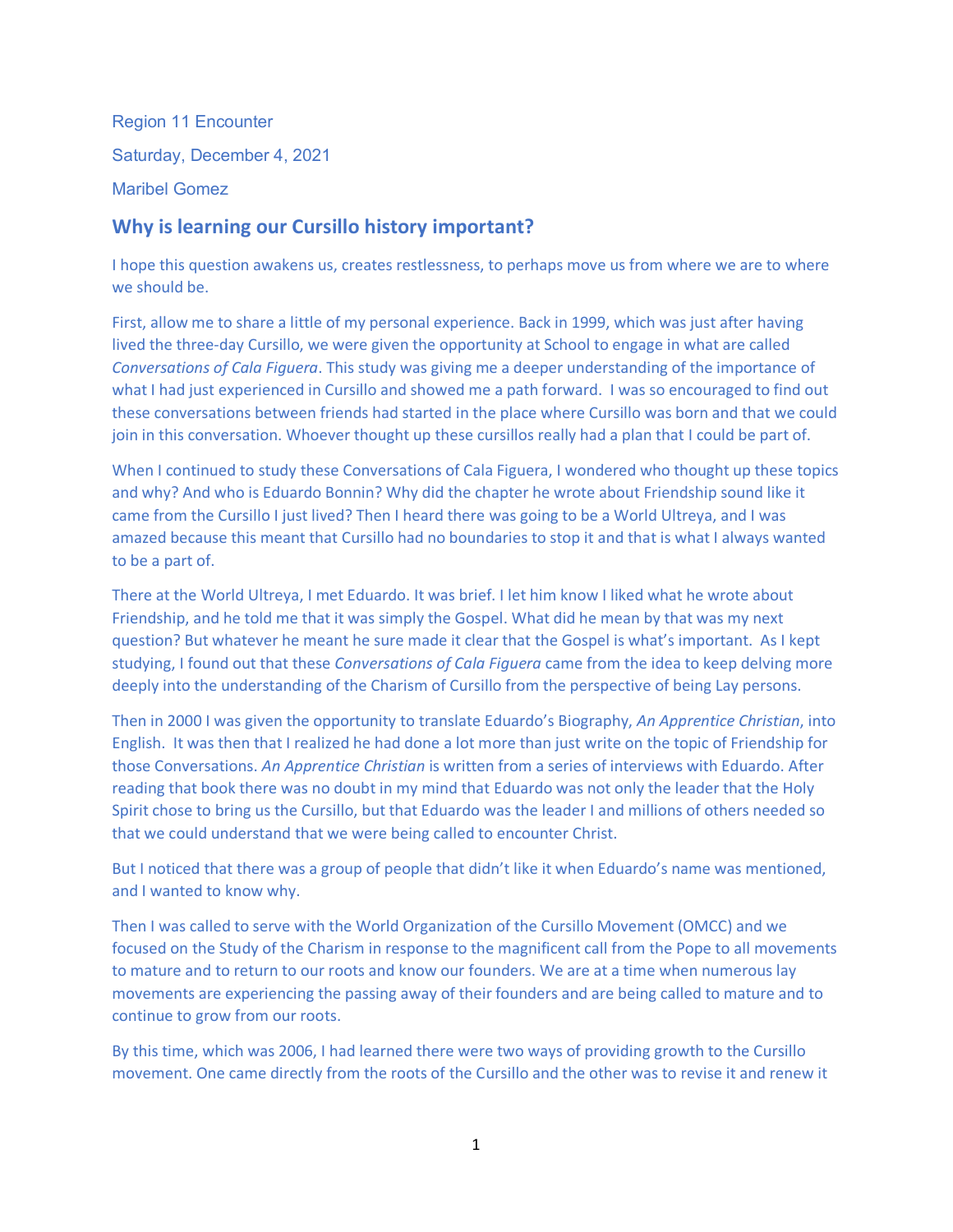with ideas that did not come from the roots. One way always remains connected with what the Church calls the Foundational Charism. The other has made many efforts to disconnect from those roots.

So, do we realize how important it is for us to study the history of the Cursillo?

Let's look at a few things that can be helpful to responding to this question. Remember from the Study Rollo:

*"True piety must be conscious and informed."*

*"Piety that is not emotional, but reflective and solid is the child of study."*

"When our understanding has been enlightened, our will moves with more brilliance, with more light new things are seen and one has the necessary strength to overcome obstacles."

Again, I would like for us to refer to what we learned from Cursillo. Study is at the service of Piety. So, simply put, our study is to serve our relationship with self, Christ, and others.

Self--Each of us has the need of participating in the Cursillo movement. To be true to self we want to know what we are a part of and what does it mean that I lived a Cursillo so that we can be 'Conscious, informed, and reflective' as active participants. The more we realize what is at stake the more fully we will be able to give of ourselves to the Movement without reservation.

Christ- consider each of us has been invited into a friendship with Christ and to be true to this friendship we want to be solidly convinced of where this gift came from. The more we realize this gift is truly "just the Gospel" as Eduardo said, then we can be more solid in our decision that this gift is not for us alone and this conviction will give growth to our Movement by sharing it as a gift we received from Christ and not something that is ours.

Others- We should never forget that Cursillo has come to us through the testimony of others who came before us. The Cursillo was passed on so that we can learn to proclaim God's love to others. If we are satisfied instead of restless then we might be settling with doing our own will. The Charism is found at the roots of the Cursillo. The more truth we discover about the roots the truer our action will be to the Charism.

When we want to investigate what happened at a certain event in the past, the best person to ask is an eyewitness. If we want to know what happened at a car accident, we ask the people in the accident and those who were eyewitnesses. They will tell you what happened at that particular accident. But if you want to know about car accidents in general, you will be asking how many accidents there are in the United States per year, or how many accidents there were in Canada last year. For this you don't ask an eyewitness. You will go to a statistician or someone like that. Why does this matter? Well do we want to help the people involved in the accident or do we just want to know more about accidents? This can happen to us with our study of Cursillo.

One of the tools used in the study of History is a timeline. By studying the History of Cursillo we can go to the beginning of the timeline to those events which came from a special action of the Holy Spirit which can be called foundational events. To know what happened in the beginning of Cursillos, we must talk to the eyewitnesses. But if we want to know what people think about the beginning and what importance it has for them, we can talk to just about anyone and they will give us their perspective from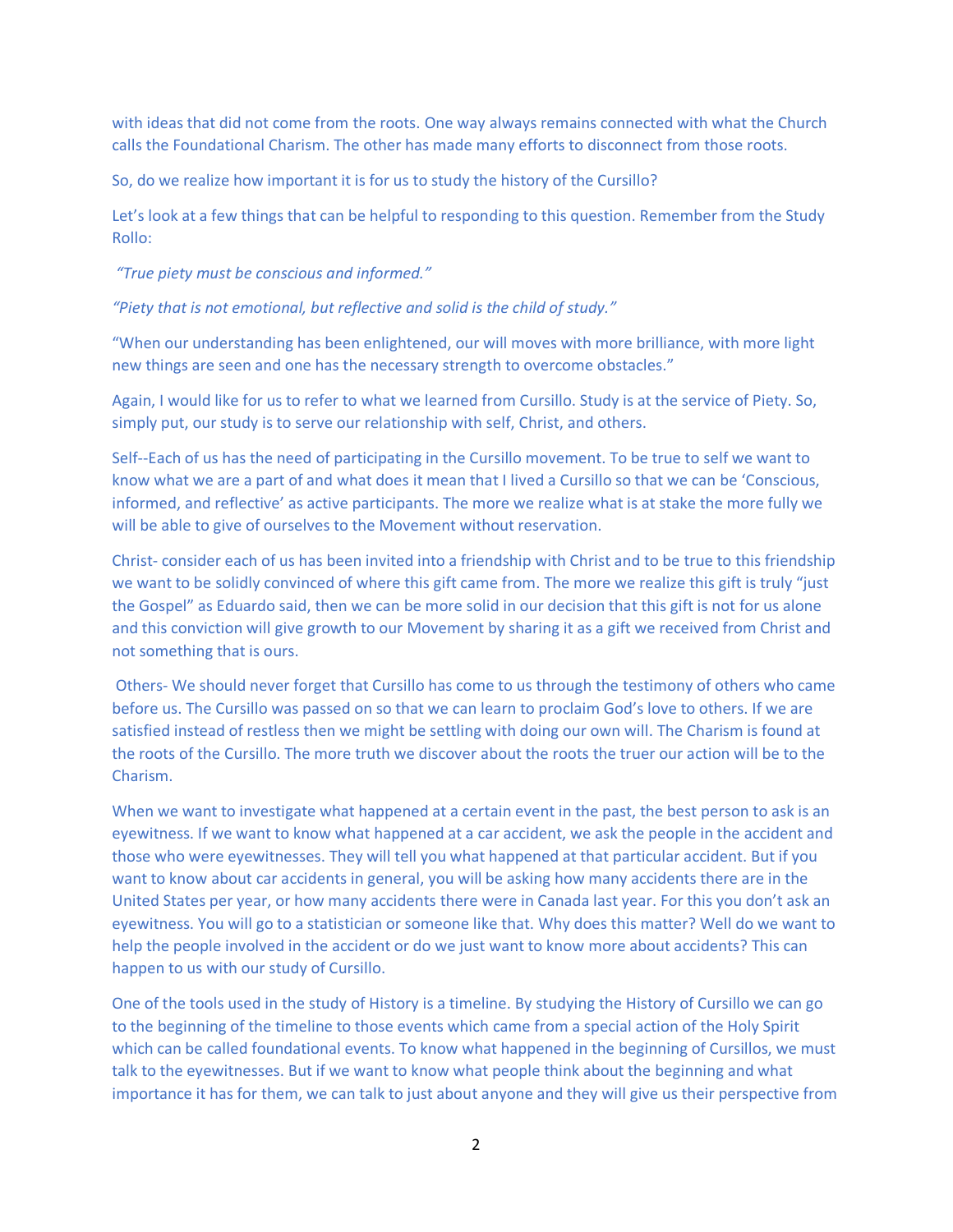where they are on that timeline and based on what they participated in. The person that leads in the foundational events, by definition, is the founder. If we seek the founder, we will be able to help keep the Cursillo as it was intended to be. If not, it will be just about anything. And if that happens it will be about nothing.

Some of you might have had the same experience I had, hearing from some leaders that learning about what Eduardo had to say about Cursillo was somehow a problem. I certainly don't ever want to be a fanatic, but I don't want to be ignorant and without direction either.

One thing we need to learn is that Eduardo was silenced. He was silenced out of an apparently 'good intention' to keep Eduardo from the spiritual dangers of taking the credit for what he had done. And perhaps this rigorous penance did him loads of good. The man is in the process of beatification for his reputation for being holy. But this order for silence does not bind us. The silence was keeping us from the truth. And a study that silences the truth or ignores it leads us to be blind followers.

Before Eduardo passed away, he realized that we would need to know the truth and he left it for us in his last works, *History of a Charism* is one of them*.* In it, Eduardo wrote about the leaders that have made every effort to disconnect the Movement from its roots,

"Unfortunately, though, what they did has unintentionally misdirected the Cursillo Movement. This has sent it down a different path from the one it could no doubt have followed had it not been in a certain manner kidnapped with the best will and eagerness to "update" it.

"We promptly protested: we did it three times, in writing and on different occasions, but we were not heard. It is understandable that we were not listened to because, as I said in the beginning—and want to repeat it because it is true – the history of the Cursillo was falsified by those in authority. This was not done with bad intentions but because they simply had bad information or no information at all. That is why these same authorities considered any observation we made about Cursillo to be an unfortunate intrusion. We, who, after much thinking, praying and reflecting, conceived of, structured and wrote all the lay rollos. Doing it with the motive and goal of reaching the persons who were faraway. We are not naïve enough to think that the Cursillo is owned by its founders; Cursillo is of the Church. But when a shipping company buys a ship, it is important to know all the secrets of its construction so that they can get the most out of it.

…We are striving to see that the Cursillo Movement is not underestimated by becoming the object of a few votes. Instead, we want it to be, as it has always been for us, an attentive listening to the voice of the Spirit Who has always clarified the way to follow: with our sights on the faraway, the signs of the times, and common sense. (page 8)

Eduardo also writes in the book *History of a Charism*, about the many trials of *"blood, sweat and tears"* as he put it, that were endured for the Cursillo to come to be. He lets us know with great detail how the Cursillo came to be as each part was put into place [p.13]. Then he writes:

"A meeting was held in 1972 in Mallorca at the Hotel Taurus. There it was agreed, at the inspiration of the founders, and thanks to the help of Fr. Jose M. Cascales of Vienna, that it seemed a very good idea to write down some fundamental ideas of the Cursillo Movement. This was so that we could possibly reach a unity of the message." ...